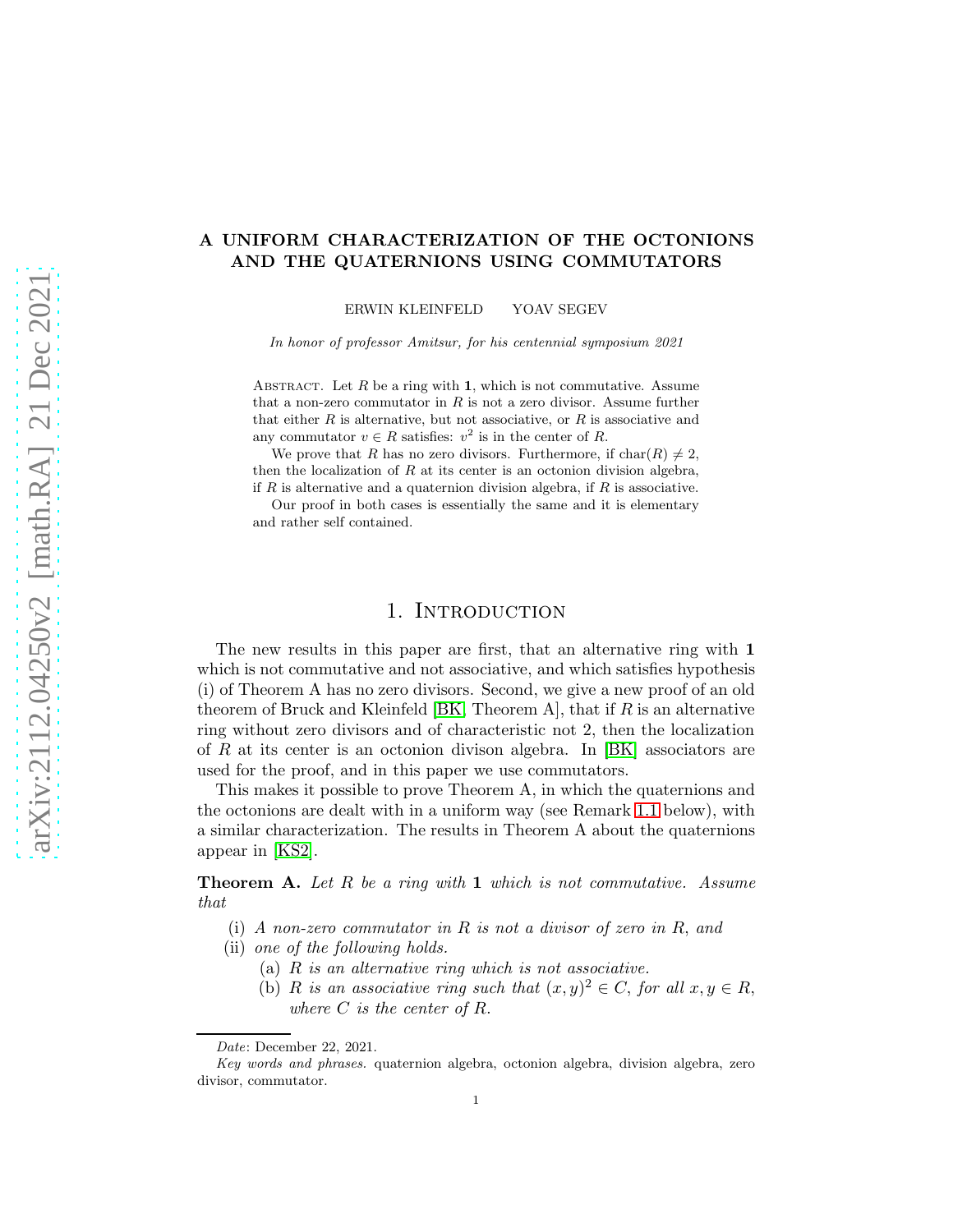#### 2 KLEINFELD AND SEGEV

Then

- (1) R contains no divisors of zero.
- (2) Suppose, in addition, that the characteristic of R is not 2, and let  $R//C$  be the localization of R at C. If R is alternative, then  $R//C$ is an octonion division algebra, and if R is associative, then  $R//C$ is a quaternion division algebra.

We note that if  $x, y \in R$  are non-zero elements such that  $xy = 0$ , then we say that both x and y are zero divisors in R. Recall also that the commutator  $(x, y) = xy - yx.$ 

<span id="page-1-0"></span>**Remark 1.1.** Notice that by Lemma [2.2\(](#page-1-1)3(ii)) below, if R satisfies hypotheses (i) and (ii(a)) of Theorem A, then  $(x, y)^2 \in C$ , for all  $x, y \in R$ , where C is the center of R.

# 2. Preliminaries on alternative rings

Our main references for alternative rings are  $[K1, K2]$  $[K1, K2]$ . Let R be a ring, not necessarily with 1 and not necessarily associative.

#### Definitions 2.1. Let  $x, y, z \in R$ .

(1) The **associator**  $(x, y, z)$  is defined to be

$$
(x, y, z) = (xy)z - x(yz).
$$

(2) The **commutator**  $(x, y)$  is defined to be

$$
(x, y) = xy - yx.
$$

(3)  $R$  is an alternative ring if

$$
(x, y, y) = 0 = (y, y, x),
$$

for all  $x, y \in R$ . It is well known and is a theorem of E. Artin, that  $R$  is an alternative ring if and only if any subring of  $R$  generated by two elements is associative. This fact will be used throughout this paper.

(4) The **nucleus** of  $R$  is denoted  $N$  and defined

$$
N = \{ n \in R \mid (n, R, R) = 0 \}.
$$

Note that in an alternative ring the associator is skew symmetric in its 3 variables ([\[K2,](#page-6-3) Lemma 1]). Hence  $(R, n, R) = (R, R, n) = 0$ , for  $n \in N$ .

(5) The **center** of R is denoted C and defined

$$
C = \{c \in N \mid (c, R) = 0\}.
$$

In the remainder of this section  $R$  is an alternative ring which is not **associative.** N denotes the nucleus of R and C its center.

<span id="page-1-1"></span>Proposition 2.2. Let R be an alternative ring which is not associative, and let  $v \in R$  be a commutator, then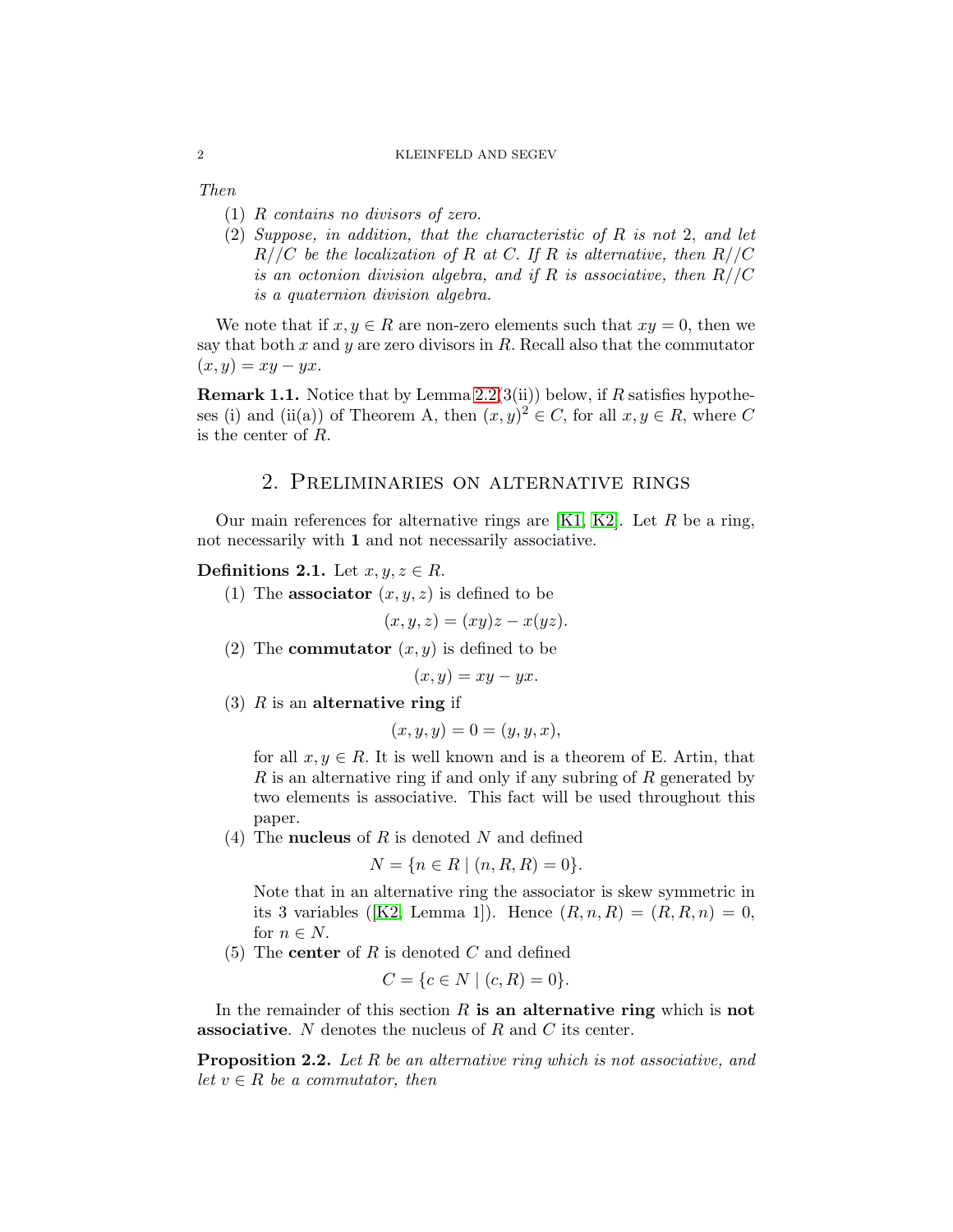UNIFORM CHARACTERIZATION OF THE OCTONIONS AND THE QUATERNIONS 3

- (1)  $v^4 \in N$ .
- (2)  $[v^2, R, R]v = 0.$
- (3) (i) If v is not a zero divisor in R, then  $v^2 \in N$ .
- (ii) If  $(x, y)$  is not a zero divisor, for all  $x, y \in R$ , then  $N = C$ , so  $(x, y)^2 \in C$ , for all  $x, y \in R$ .

*Proof.* For  $(1)$  &  $(2)$  see [\[K1,](#page-6-2) Theorem 3.1]. Part  $(3(i))$  is an immediate consequence of (2), and part (3ii) follows from the fact that  $(w, n)(w, n)(x, y, z) =$ 0, for all  $w.x, y, z \in R$ , and all  $n \in N$ , see [\[KS1,](#page-6-4) Lemma 2.4(5)].

## 3. The proof of Theorem A

In this section R is as in Theorem A. So R has 1, it is not commutative, it satisfies hypothesis (i) of Theorem A and is one of the two possibilities of (ii) of Theorem A. C denotes the center of R. Notice that by hypothesis  $(ii(b))$  of Theorem A, and by Lemma  $2.2(3(ii)),$ 

$$
(x, y)^2 \in C
$$
, for all  $x, y \in R$ .

<span id="page-2-0"></span>**Lemma 3.1.** Let  $x \in R \setminus C$ , and let  $v = (x, y)$  be a non-zero commutator. Then

(1)  $v + vx$  and vx are non-zero commutators.

(2)  $ax^2 + bx + c = 0$ , for some  $a, b, c \in C$ , with  $a, c$  non-zero.

*Proof.* (1) We have  $v + vx = v(1 + x) = (x, y(1 + x))$ , and  $vx = (x, yx)$ . By hypothesis (i) of Theorem A, these commutators are non-zero.

(2) Let  $\alpha := (v + vx)^2 = v^2 + v^2x + vxv + (vx)^2$ . Then  $\alpha \in C$ . We have  $\alpha x = v^2 x^2 + (v^2 + (vx)^2)x + (vx)^2$ . Letting

$$
a := v2, b := v2 + (vx)2 - (v + vx)2
$$
 and  $c := (vx)2$ ,

we see that  $a, b, c \in C$ , and  $ax^2 + bx + c = 0$ , with  $a \neq 0 \neq c$ .

<span id="page-2-1"></span>Lemma 3.2. R contains no divisors of zero.

*Proof.* Suppose first that  $cr = 0$ , for some non-zero  $c \in C$ . Let  $v := (x, y)$ be a non-zero commutator. Then  $(vc)r = v(cr) = 0$ , but  $vc = (x, yc) \neq 0$ , hence  $r = 0$ , so c is not a divisor of 0.

Suppose next that  $x \in R \setminus C$ , and that  $xy = 0$ , for some non-zero  $y \in R$ . Then we immediately get from Lemma [3.1\(](#page-2-0)2) that  $cy = 0$ , a contradiction.  $\Box$ 

<span id="page-2-2"></span>Remark 3.3. In view of Lemma [3.2,](#page-2-1) we can form the localization of R at C, R//C. This is the set of all formal fractions  $x/c, x \in R, c \in C, c \neq 0$ , with the obvious definitions: (i)  $x/c = y/d$  if and only if  $dx = cy$ ; (ii)  $(x/c) + (y/d) = (dx + cy)/(cd);$  (iii)  $(x/c)(y/d) = (xy)/(cd).$  It easy to check that  $r \mapsto r/1$  is an embedding of R into  $R//C$  and that the center of  $R//C$  is the fraction field of C. Since  $(x/c, y/d) = (x, y)/cd$  in  $R//C$ , we may replace R with  $R//C$  in Theorem A. Thus from now on we replace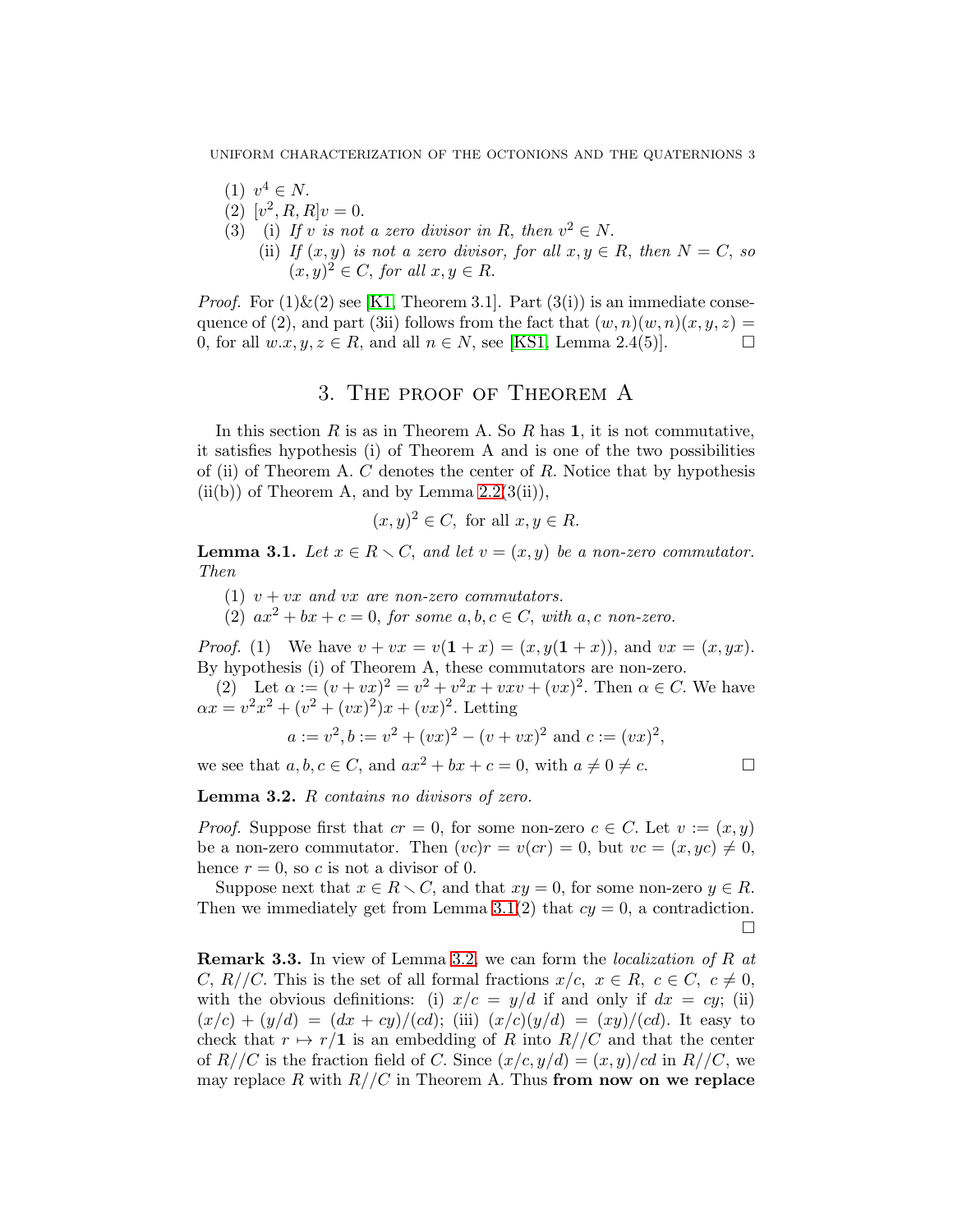R with  $R//C$  and assume that C is a field. We also assume that  $char(C) \neq 2.$ 

The following technical lemma will be used to construct an octonion division algebra inside  $R$ , when  $R$  is alternative.

<span id="page-3-0"></span>**Lemma 3.4.** Suppose R is alternative. Let  $a, b \in R \setminus \{0\}$  be a pair of anticommutative elements of R.

- (1) If  $c \in R \setminus \{0\}$  anticommutes with a and b, then for every permutation  $\sigma$  of a, b, c
	- (i)  $\sigma(a)(\sigma(b)\sigma(c)) = \text{sgn}\,\sigma a(bc).$
	- (ii)  $(\sigma(a)\sigma(b))\sigma(c) = \text{sgn }\sigma(ab)c$ .
- (2) If  $a^2 \in C$ , then a anticommutes with ab.
- (3) Suppose that  $c \in R$  anticommutes with a, b and ab. Let  $\{x, y, z\} =$  ${a, b, c}, then$ 
	- (i) x anticommutes yz.
	- (ii)  $(xy)z = -x(yz)$ , hence  $(xy)z, x(yz) \in \{a(bc), -a(bc)\}.$
	- (iii) If, in addition,  $a^2, b^2, c^2 \in C$ , then  $\{a, b, c, ab, ac, bc, a(bc)\}\$  is a set of pairwise anticommutative elements.

*Proof.* (1) This appears in [\[K1,](#page-6-2) Lemma 7, p. 134]. Since associators in R are skew symmetric,  $(a, b, c) + (b, a, c) = 0$ . Hence

$$
0 = (a, b, c) + (b, a, c) = (ab)c - a(bc) + (ba)c - b(ac) = -a(bc) - b(ac),
$$

so  $b(ac) = -a(bc)$  this shows (1), and the proof of (2) is similar.

(2) 
$$
a(ab) = a^2b = ba^2 = (ba)a = -(ab)a
$$
.

 $3(i)$  We show that a anticommutes with bc, the proof that b anticommutes with  $ac$  is similar. Using  $(1)$ , we have

$$
a(bc) = -c(ba) = (ba)c = -(bc)a.
$$

3(ii) By 3(i) and (1),  $(xy)z = -z(xy) = z(yx) = -x(yz)$ . The last part of  $3(ii)$  follows from  $(1)$ .

3(iii) First we show that

( $\alpha$ )  $xy$  anti commutes with  $xz$ .

Indeed, by (1) and (2),  $(xy)(xz) = -(x(xz))y = -x^2(zy)$ , since  $x^2 \in C$ . Similarly  $(xz)(xy) = -x^2(yz)$ .

Next note that

( $\beta$ ) x anticommutes with  $x(yz)$ .

This follows from (2) and 3(i), since  $(yz)^2 \in C$ . Finally we show that

( $\gamma$ )  $xy$  anticommutes with  $x(yz)$ .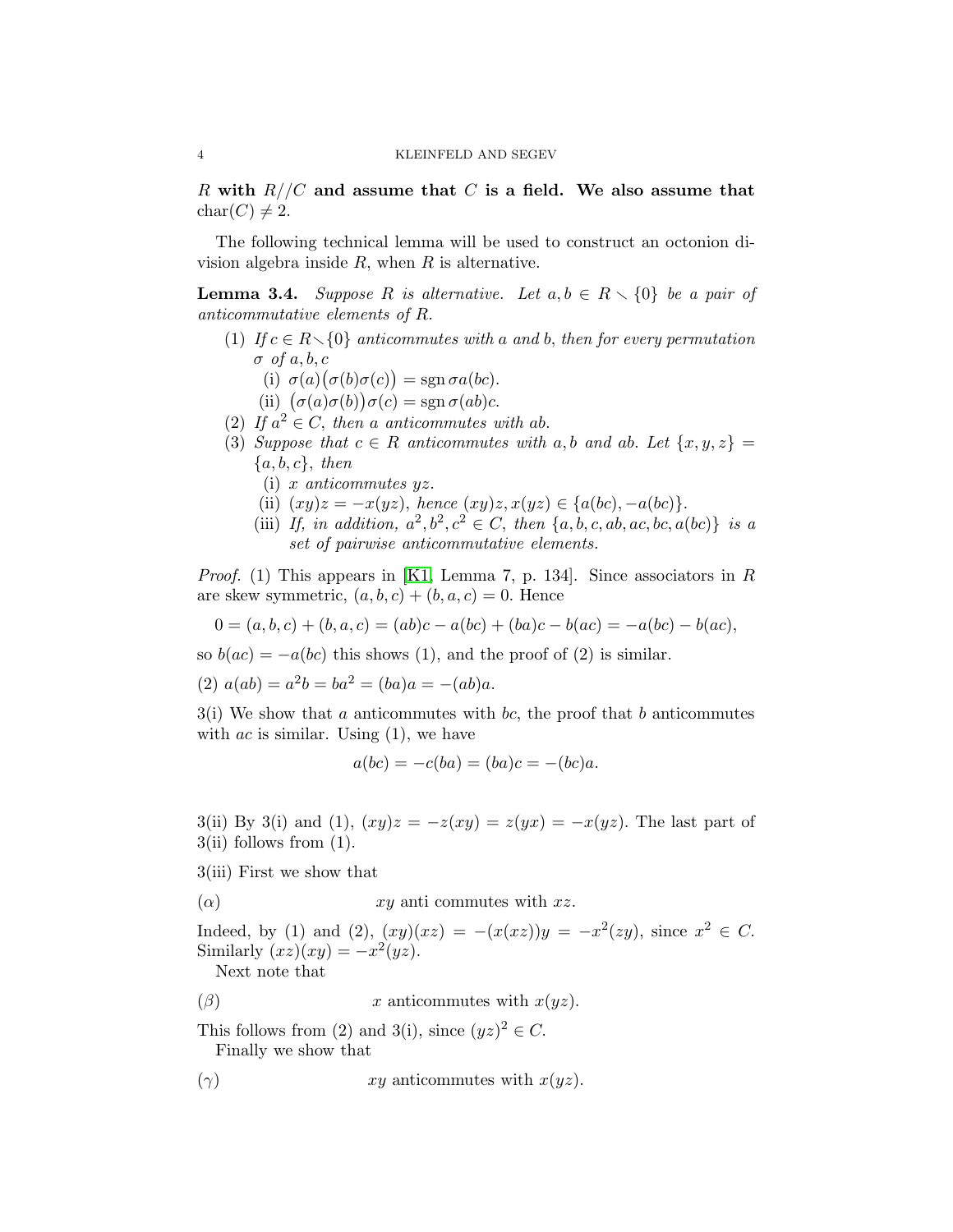Indeed, by 3(ii)  $(xy)(x(yz)) = -(xy)((xy)z) = -(xy)^2z$ . And by 3(ii) and 3(i),  $(x(yz))(xy) = -((xy)z)(xy) = (z(xy))(xy) = (xy)^2z$ , because  $(xy)^2 \in C.$ 

Notice now that 3(iii) follows from (2), 3(i),  $(\alpha)$ ,  $(\beta)$  and  $(\gamma)$ .

The next proposition is the main tool in this paper. It is used to construct a quaternion division algebra  $Q$  inside  $R$ , when  $R$  is associative, and to prove that  $R = Q$ . It is also used to construct an octonion division algebra O inside R, when R is alternative, and to prove that  $R = O$ .

<span id="page-4-1"></span>**Proposition 3.5.** Let  $u_1, u_2, \ldots, u_n \in R \setminus C$ , such that  $u_i^2 \in C$ , and  $u_\ell u_s =$  $-u_s u_\ell$ , for all distinct  $\ell$ , s. Let

$$
V := C + Cu_1 + \cdots + Cu_n,
$$

be the subspace of R spanned by  $1, u_1, \ldots, u_n$ .

(1) If  $p \in R$  satisfies

(\*) 
$$
pu_{\ell} + u_{\ell}p := d_{\ell} \in C, \quad \text{for all } \ell \in \{1, \ldots, n\},
$$

<span id="page-4-0"></span>then the element

(3.1) 
$$
m := p - \sum_{i=1}^{n} (d_i/2u_i^2)u_i,
$$

satisfies  $mu_{\ell} + u_{\ell}m = 0$ , for all  $\ell \in \{1, ..., n\}$ .

(2) If  $R \neq V$ , then there exists  $p \in R \setminus V$  such that the element m of equation [\(3.1\)](#page-4-0) satisfies  $mu_{\ell} + u_{\ell}m = 0$ , for all  $\ell \in \{1, ..., n\}$ , and  $m^2 \in C$ .

*Proof.* (1) We show that  $mu_1+u_1m=0$ , the proof for  $u_2,\ldots,u_n$  is identical.

$$
mu_1 + u_1 m = pu_1 + u_1 p - d_1 - \sum_{i=2}^{n} (d_i/2u_i^2)(u_i u_1 + u_1 u_i) = 0
$$

(2) We show that there exists  $p \in R \setminus V$ , such that  $p^2 \in C$ , and such that p satisfies (∗).

Let  $x \in R \setminus V$ . By Lemma [3.1,](#page-2-0) x satisfies a quadratic, and hence a monic quadratic equation  $x^2 - bx + c = 0$ , over C. Let  $p := x - b/2$ . Then  $p \notin V$ , and  $p^2 \in C$ . Let  $u \in \{u_1, \ldots u_n\}$ . Then both  $p + u$  and  $p - u$  satisfy a monic quadratic equation over C. That is

$$
(p+u)^2 = c_1(p+u) + c_2
$$
  

$$
(p-u)^2 = c_3(p-u) + c_4.
$$

Adding we get

 $(c_1 + c_3)p + (c_1 - c_3)u + c_5 = 0$ , where  $c_5 = c_2 + c_4 - 2p^2 - 2u^2 \in C$ .

Now  $c_1 + c_3 = 0$ , since  $p \notin V$ , and then  $c_1 - c_3 = 0$ , since  $u \notin C$ . We thus get that

$$
pu + up = c_2 - p^2 - u^2 \in C.
$$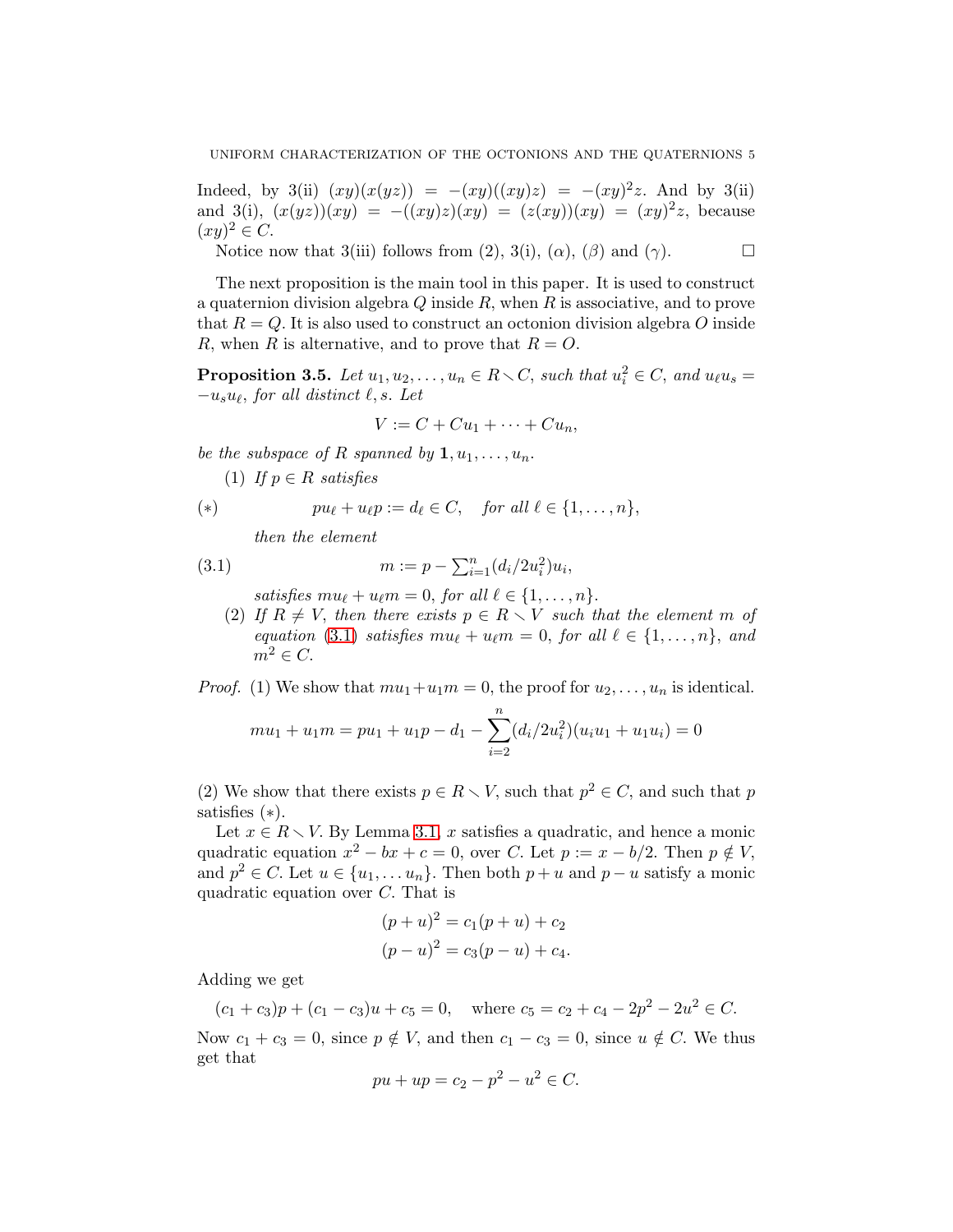Let now m be as in equation [\(3.1\)](#page-4-0). For  $i \in \{1, \ldots, n\}$ , set  $\alpha_i := (d_i/2u_i^2) \in C$ . Note that

$$
m^{2} = p^{2} + \sum_{i=1}^{m} \alpha_{i}^{2} u_{i}^{2} + \sum_{i=1}^{m} \alpha_{i} (pu_{i} + u_{i} p) \in C.
$$

Now we construct that quaternions and the octonions inside  $R$  in the respective cases.

#### <span id="page-5-1"></span>Proposition 3.6.

(1) R contains a quaternion division algebra.

$$
Q = C1 + Ca + Cb + Cab, \t a, b \in R \setminus \{0\}, a^2, b^2 \in C.
$$

(2) If R is alternative, then there exists  $c \in R \setminus \{0\}$  that anticommutes with a, b and ab above, and such that  $c^2 \in C$ . Hence R contains an octonion division algebra

$$
O := F1 + Cu_1 + Cu_2 + Cu_3 + Cu_4 + Cu_5 + Cu_6 + Cu_7,
$$

where

$$
u_1 := a, u_2 := b, u_3 = ab, u_4 := c, u_5 = ac, u_6 := bc, u_7 := (bc)a,
$$
  
so  $u_{\ell} \neq 0, u_{\ell}^2 \in C$ , and  $u_{\ell}u_s = -u_s u_{\ell}$ , for all  $\ell, s$ .

*Proof.* (1) Let  $a \in R$  be a nonzero commutator. Thus  $a^2 \in C \setminus \{0\}$ . Of course  $R \neq F1+F_a$ , because R is not commutative. By Proposition [3.5\(](#page-4-1)2), there exists  $b \in R \setminus \{0\}$  such that  $ab = -ba$  and  $b^2 \in C$ . Thus  $Q :=$  $C1 + Ca + Cb + Cab$  is a quaternion algebra. Since R contains no divisors of zero, Q is a division algebra.

(2) By (1) there exist nonzero  $a, b \in R$  such that  $ab = -ba$  and  $a^2, b^2 \in C$ . Since R is not associative  $R \neq Q$ , where Q is as in (1). Hence by Proposition [3.5\(](#page-4-1)2), and since a, b, ab pairwise anticommute, there exists  $c \in R \setminus Q$ , such that c anticommute with  $a, b, ab$ , and  $c^2 \in C$ . By Lemma [3.4\(](#page-3-0)3(iii)),  $u_1, \ldots, u_7$  satisfy the assertion of part (2).

Set

$$
\alpha := a^2, \beta := b^2, \gamma = c^2.
$$

It is easy to check now that  $\{u_1, \ldots, u_7\}$  satisfy the multiplication table on p. 137 of [\[K2\]](#page-6-3) (with  $1 = u_0$ ). Hence O is an octonion algebra. Since R has no zero divisors, O is a division algebra (see [\[Sc,](#page-7-0) section III]).  $\Box$ 

Lemma [3.7](#page-5-0) below will be used to show that  $R = O$ , when R is alternative, where  $O$  is as in Lemma [3.6\(](#page-5-1)2) above.

<span id="page-5-0"></span>**Lemma 3.7.** Let  $m, a, b, c \in R \setminus \{0\}$ , and let  $\{x, y, z\} = \{a, b, c\}$ . Assume that

(i) x anticommutes with y and  $yz$ .

(ii) m anticommutes with  $x, xy, a(bc)$ .

Then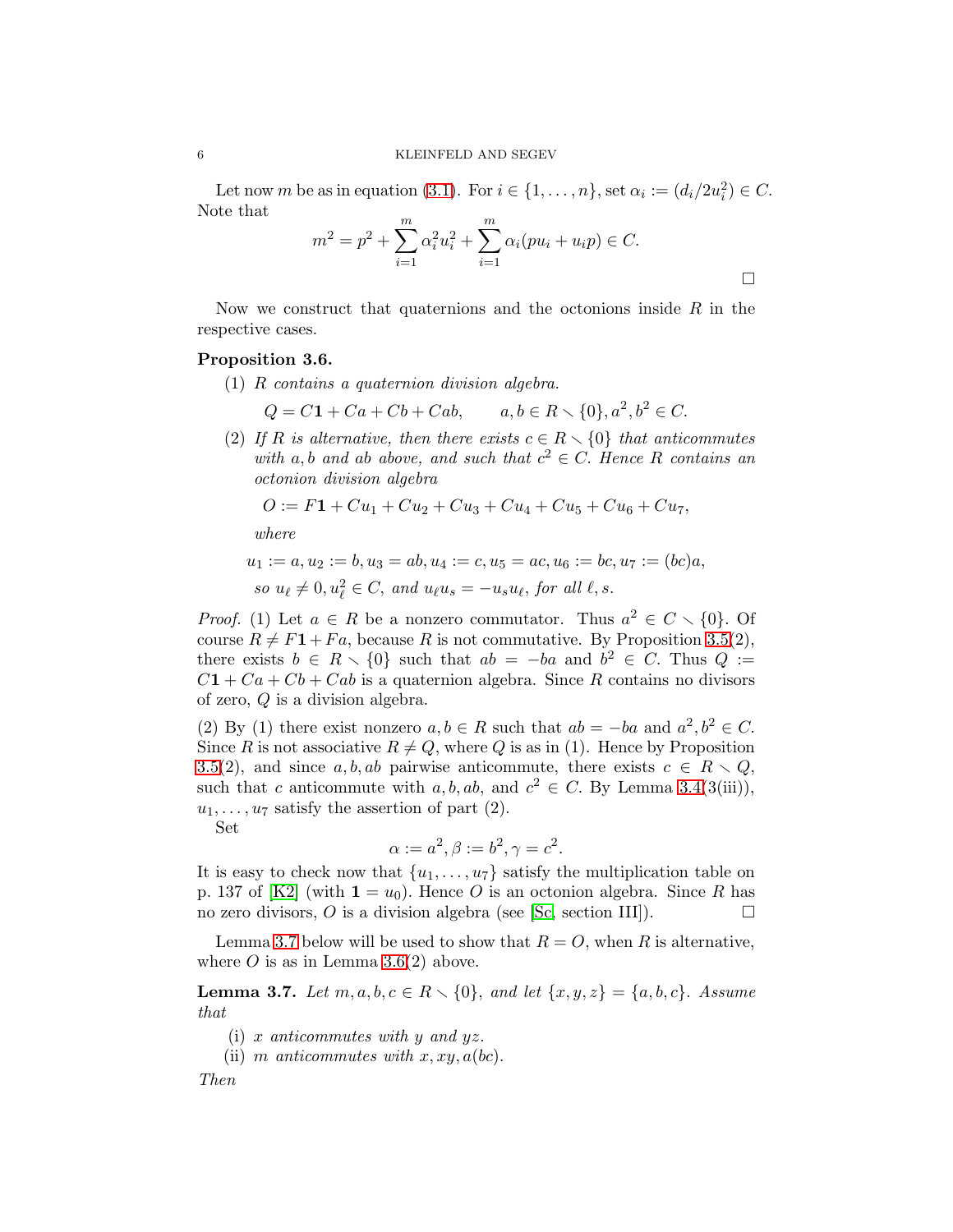- (1) mx anticommutes with y, yz;  $m(xy)$  anticommutes with z, and  $(mx)y$ anticommutes with z.
- (2)  $2m(x(yz)) = 0.$

*Proof.* (1) Using Lemma  $3.4(1)$  we get,

$$
(mx)(yz) = -((yz)x)m = m((yz)x) = -(yz)(mx).
$$

and

$$
(m(xy))z = -(z(xy))m = m(z(xy)) = -z(m(xy)).
$$

Also

$$
((mx)y)z = -(zy)(mx) = (mx)(zy) = -z((mx)y).
$$

(2) We can now use Lemma [3.4\(](#page-3-0)3(ii)) with  $\{m, x, yz\}$ ,  $\{mx, y, z\}$  and  $\{m, xy, z\}$ , in place of  $\{a, b, c\}$ . Thus we have

$$
m(x(yz)) = -(mx)(yz) = ((mx)y)z,
$$

and

$$
m(x(yz)) = -m((xy)z) = (m(xy))z = -((mx)y)z.
$$

#### Proof of Theorem A.

We can now complete the proof of Theorem A. So Let  $R$  be as in Theorem A. By Lemma [3.2](#page-2-1) R contains no zero divisors. We now assume that the characteristic of R is not 2, and we replace R with  $R//C$  as in Remark [3.3.](#page-2-2)

Let  $a, b \in R$  and Q be as in Proposition [3.6\(](#page-5-1)1). Suppose that R is associative and that  $R \neq Q$ . By Proposition [3.5\(](#page-4-1)2), there exists  $m \in R \setminus Q$  that anticommutes with  $a, b, ab$ . But then

$$
m(ab) = (ma)b = -(am)b = -a(mb) = (ab)m = -m(ab).
$$

So  $2m(ab) = 0$ , hence  $m(ab) = 0$ . But R has no divisors of 0, a contradiction.

Suppose now that R is alternative. Let O be as in Proposition [3.6\(](#page-5-1)2). Assume that  $R \neq O$ . By Proposition [3.5\(](#page-4-1)2), there exists  $m \in R \setminus O$  that anticommutes with  $u_1, \ldots u_7$ . By Lemma [3.7,](#page-5-0)  $2m(a(bc)) = 0$ , again a contradiction.

### **REFERENCES**

- <span id="page-6-0"></span>[BK] R. H. Bruck, E. Kleinfeld, The structure of alternative division rings, Proc. Amer. Math. Soc. 2 (1951), 878–890.
- <span id="page-6-2"></span>[K1] E. Kleinfeld, Simple alternative rings, Ann. of Math. (2) 58 (1953), 544–547.
- <span id="page-6-3"></span>[K2] E. Kleinfeld, A Characterization of the Cayley Numbers, Math. Assoc. America Studies in Mathematics, Vol. 2, pp. 126–143, Prentice-Hall, Englewood Cliffs, N. J., 1963.
- <span id="page-6-4"></span>[KS1] E. Kleinfeld, Y. Segev, A short characterization of the octonions, Comm. Algebra 49 (2021), no. 12, 5347–5353.
- <span id="page-6-1"></span>[KS2] E. Kleinfeld, Y. Segev, A characterization of the quaternions using commutators, to appear in Math. Proc. R. Ir. Acad.